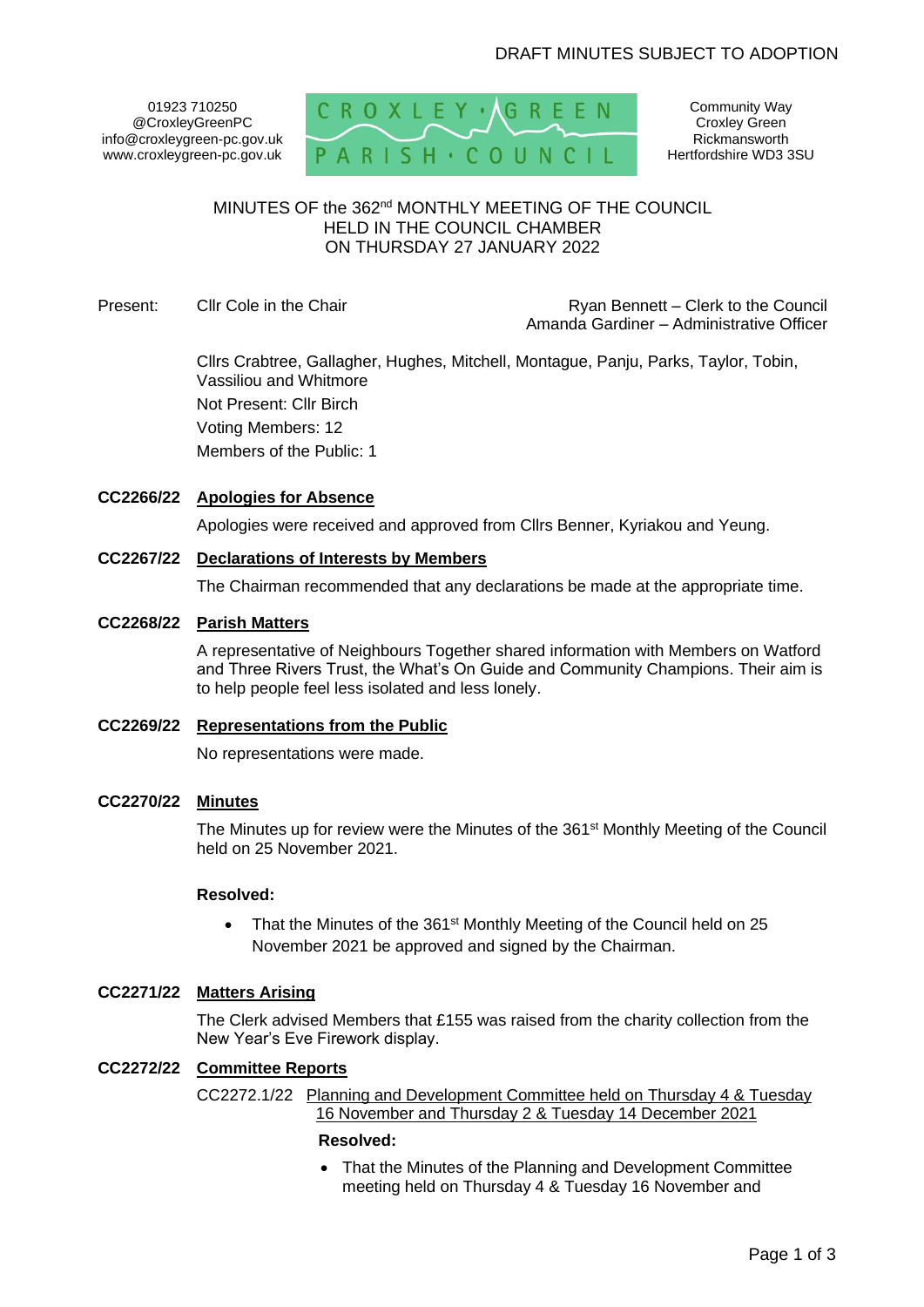Thursday 2 & Tuesday 14 December 2021 be adopted as a report of the meeting.

- CC2272.2/22 Any matters arising
	- There were no matters arising.
- CC2272.3/22 Leisure, Events & Environment Committee held on Tuesday 2 November 2021

#### **Resolved:**

- That the Minutes of the Leisure, Events & Environment Committee meeting held on Tuesday 2 November 2021 be adopted as a report of the meeting.
- CC2272.4/22 Any matters arising

There were no matters arising.

CC2272.5/22 Finance and Administration Committee held on Thursday 28 October 2021

#### **Resolved:**

- That the Minutes of the Finance & Administration Committee of Thursday 28 October 2021 be adopted as a report of the meeting.
- CC2272.6/22 Any matters arising

There were no matters arising.

# **CC2273/22 Clerk's Report**

The Clerk provided a summary of activities undertaken by the Parish Council Officers' and Parish Rangers.

#### **CC2274/22 Platinum Jubilee Street Party Funding**

The Clerk introduced the paper on Platinum Jubilee Street Party Funding and advised Members that instead of holding a larger central event, that residents are encouraged to organise street parties. Hertfordshire County Council is inviting applications for road closures from residents who want to hold a street party to mark HM The Queen's Platinum Jubilee. The Parish Council, as it does not make grants to individuals, could support residents by purchasing equipment and provisions allocated equally between those roads that apply to close a road for a street party and also offer administrative assistance to residents to help complete the necessary forms to secure a road closure.

[*Cllr Panju left the meeting at this point and played no further part in the meeting.]*

# **Resolved:**

- That £1,500 be included in the Parish Council's 2022-23 Budget to support Platinum Jubilee street parties.
- That the funding be taken from the Council's Coronavirus Earmarked Reserve.
- That the Parish Council offers administrative assistance to residents to help secure road closures.

# **CC2275/22 Parish Council Office Building Replacement**

The Chairman introduced the paper on Parish Council office building replacement and asked Cllr Tobin to elaborate. Cllr Tobin gave a verbal update on the activities of the Office Replacement Working Group. Cllr Tobin advised Members that discussions with the Croxley Green Community Centre and Club will take place in February to determine next steps and therefore recommendation 1 and 2 would be withdrawn:-